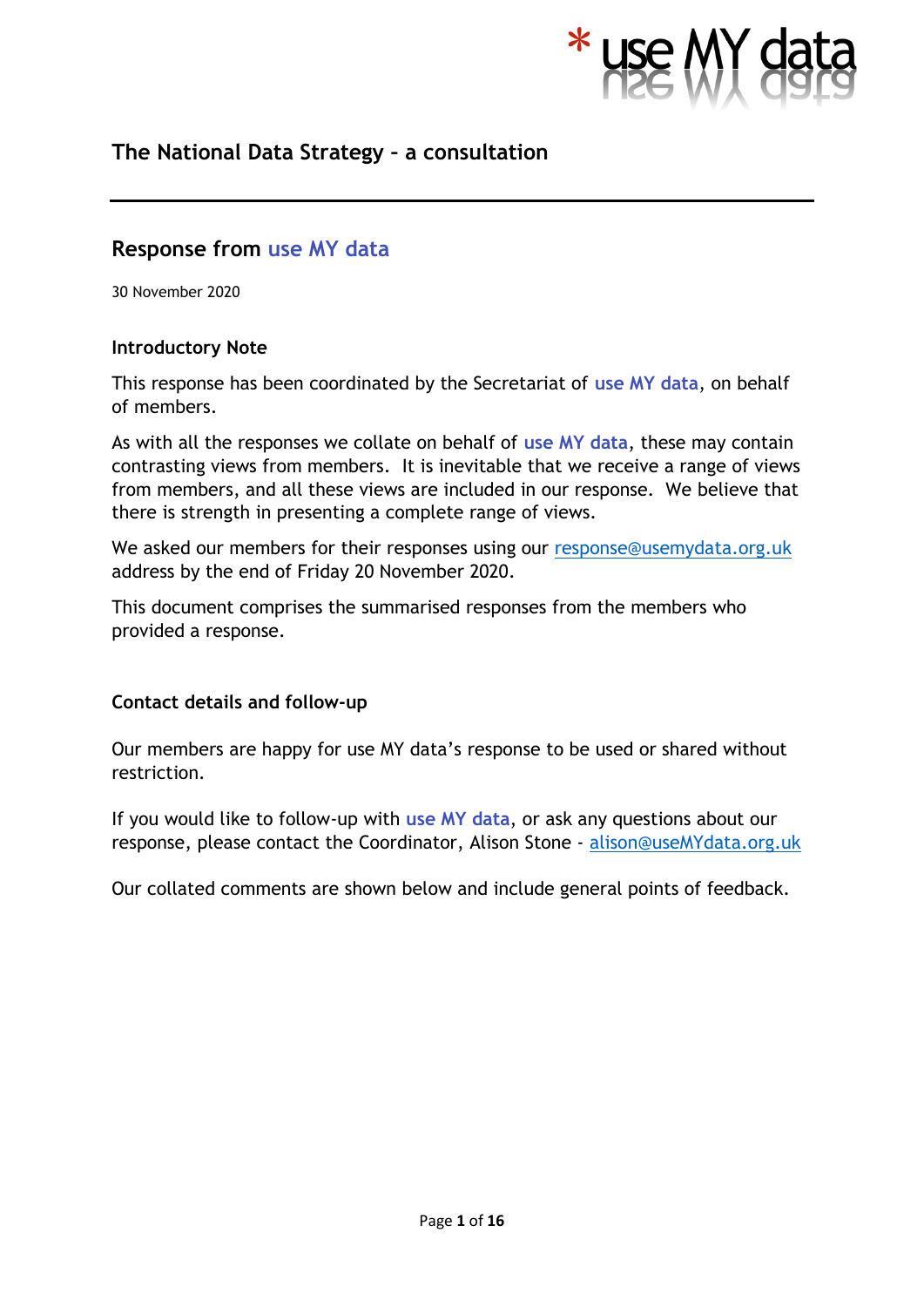

#### **What we asked our members**

We highlighted that the actual Strategy being consulted on is available at:

[https://www.gov.uk/government/publications/uk-national-data](https://www.gov.uk/government/publications/uk-national-data-strategy/national-data-strategy)[strategy/national-data-strategy](https://www.gov.uk/government/publications/uk-national-data-strategy/national-data-strategy)

We submitted a response to an earlier consultation to the National Data Strategy back in July 2019, which is [available here.](http://www.usemydata.org/resources/National%20Data%20Strategy%20-%20use%20MY%20data%20response%20190712.pdf)

We used the text and the questions cut/pasted from the online response web-form and put into this Word document to make things easier for us to collate.

We provided a schematic from the consultation document, which is shown below:

| <b>Opportunities</b>                                                 |                                                                               |                 |                                                                                                                                               |          |                |                                                                  |
|----------------------------------------------------------------------|-------------------------------------------------------------------------------|-----------------|-----------------------------------------------------------------------------------------------------------------------------------------------|----------|----------------|------------------------------------------------------------------|
| Growth                                                               | Jobs                                                                          | Public services |                                                                                                                                               | Research |                | Society                                                          |
|                                                                      |                                                                               |                 |                                                                                                                                               |          |                |                                                                  |
| <b>Actions</b>                                                       |                                                                               |                 |                                                                                                                                               |          |                |                                                                  |
| Mission 1<br>Unlocking the<br>value of data<br>across the<br>economy | <b>Mission 2</b><br>Maintaining a<br>pro-growth and<br>trusted data<br>regime |                 | Mission 4<br>Mission 3<br>Transforming<br>Ensuring the<br>security and<br>government's<br>resilience of data<br>use of data<br>infrastructure |          |                | Mission 5<br>Championing<br>the<br>international<br>flow of data |
| Other actions aligned to pillars                                     |                                                                               |                 |                                                                                                                                               |          |                |                                                                  |
|                                                                      |                                                                               |                 |                                                                                                                                               |          |                |                                                                  |
| Pillars of effective data use                                        |                                                                               |                 |                                                                                                                                               |          |                |                                                                  |
| Foundations<br>Skills                                                |                                                                               |                 | Availability                                                                                                                                  |          | Responsibility |                                                                  |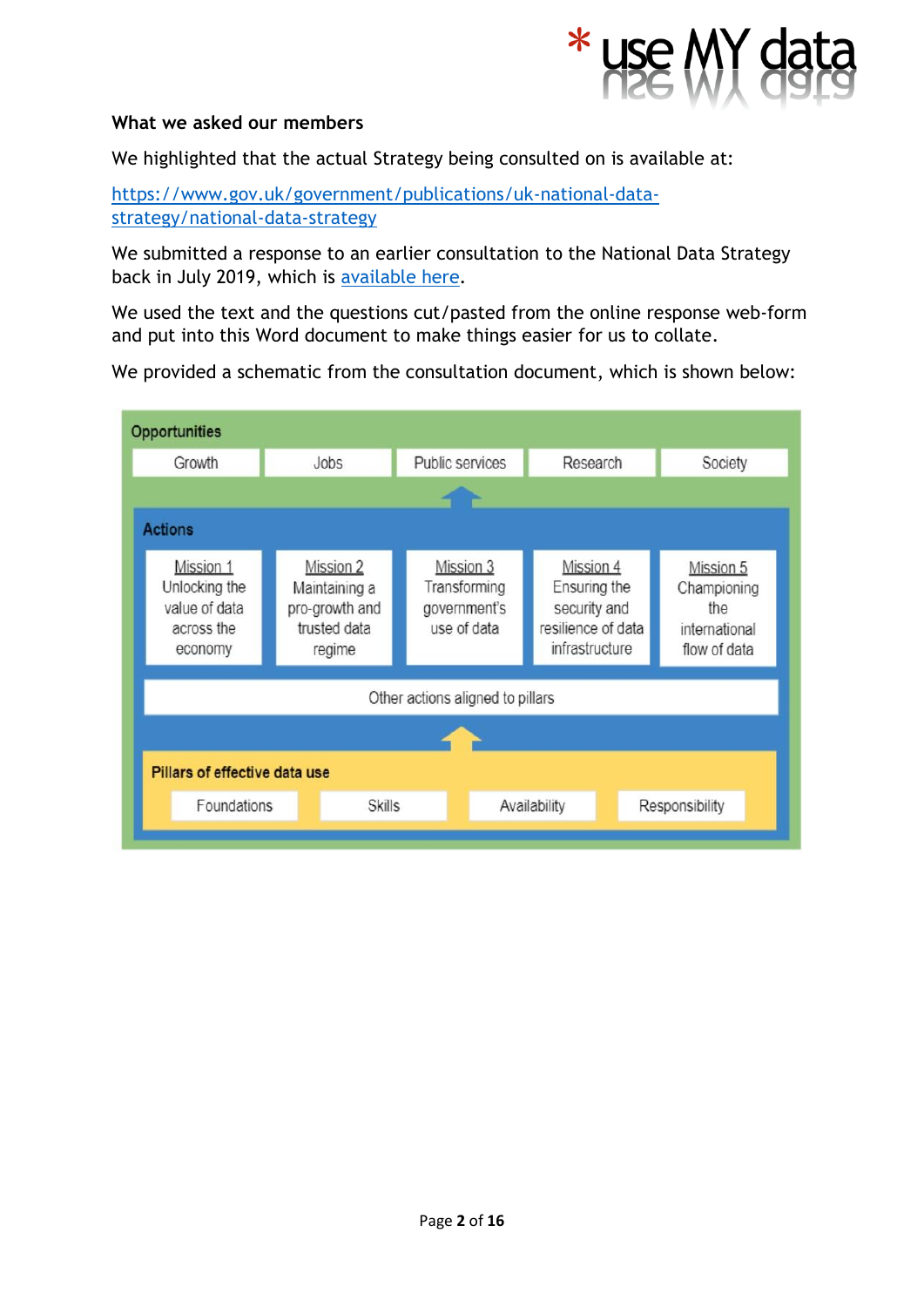

# **Questions we are being asked to respond to, as written in the consultation document:**

Q1. To what extent do you agree with the following statement: Taken as a whole, the missions and pillars of the National Data Strategy focus on the right priorities. Please explain your answer here, including any areas you think the government should explore in further depth.

The overall impression was that this was a good document and everything in it deserves saying.

It was not too difficult to read, but it was noted as being "very motherhood and apple pie and high level".

What will be important is when it goes down to the next level and says what is going to be done and, if anything, not going to be done. That will be when specific choices have to be taken and that's when it becomes interesting.

There is a fear is that it portends the government infrastructure being involved across the whole picture and at all stages. This could create an overarching standardisation, conservatism, bureaucracy and state interference mentality which could stifle innovation and drive the real non-conformist innovators to seek a more open environment in which to build their mould-breakers.

Perhaps the key to avoiding this will be allowing the next stages to be designed outside the existing decision-making structures with wider non-civil service input leaving the civil service as subsequent implementors where appropriate.

There has been little public involvement so far and that will clearly need to change as it moves forward - there is nothing about citizen inclusion. This is clearly a strategy aimed primarily at government benefits rather than those to the individual.

You referenced a document with a list of who was consulted, and it was commented that "real people" are notable for their absence. We consider it essential that proper engagement comes in the next phase as the document moves from the abstract wish list to a set of concrete proposal.

One of our members commented that the ways that they judge documents of this nature is 'are there things I disagree with?'. If there aren't, I tend to feel it is an abstract motherhood and apple pie statement". To this end, they commented "I feel this doc falls into that trap. It's critical that the next iteration become more specific with clear statements of what will and will not be done".

The overall comment was that the document does not define priorities – it wants to do everything.

Strongly disagree

Somewhat disagree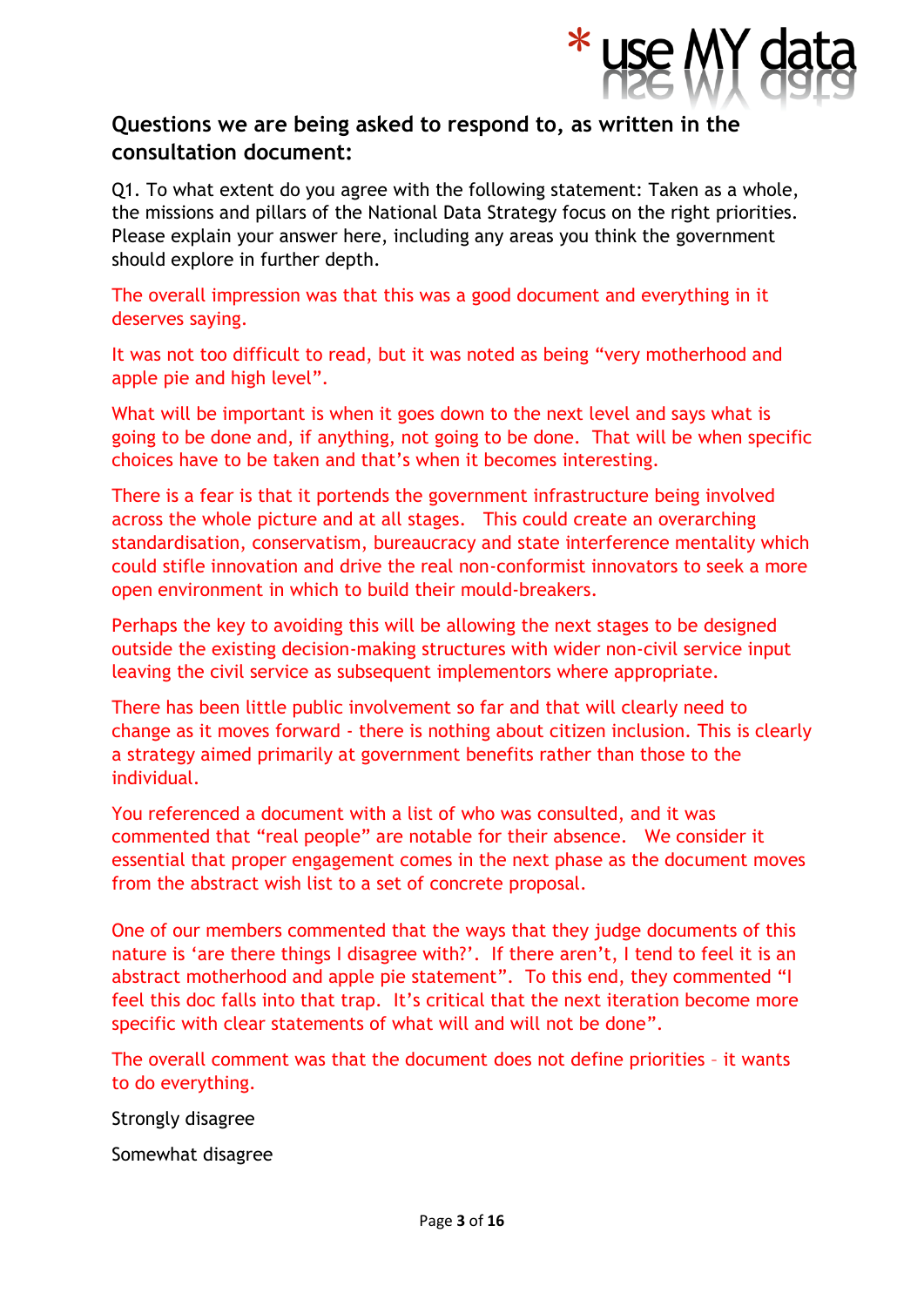

Neither agree nor disagree Somewhat agree <del>✓</del> Strongly agree

Q2. We are interested in examples of how data was or should have been used to deliver public benefits during the coronavirus (COVID-19) pandemic, beyond its use directly in health and social care. Please give any examples that you can, including what, if anything, central government could do to build or develop them further.

We noted that for question two, the consultation is only looking for examples outside health and social care data. Health and social care data will be covered in the upcoming Data Strategy for Health and Social Care.

Noting that they are after examples outside of health and care, this is moving beyond our normal scope.

However, we did not see sufficient economic impact modelling to balance against the health impact modelling.

Q3. If applicable, please provide any comments about the potential impact of the proposals outlined in this consultation may have on individuals with a protected characteristic under the Equality Act 2010?

## No response

Q4. We welcome any comments about the potential impact of the proposals outlined in this consultation on the UK across all areas, and any steps the government should take to ensure that they take account of regional inequalities and support the whole of the UK?

#### No response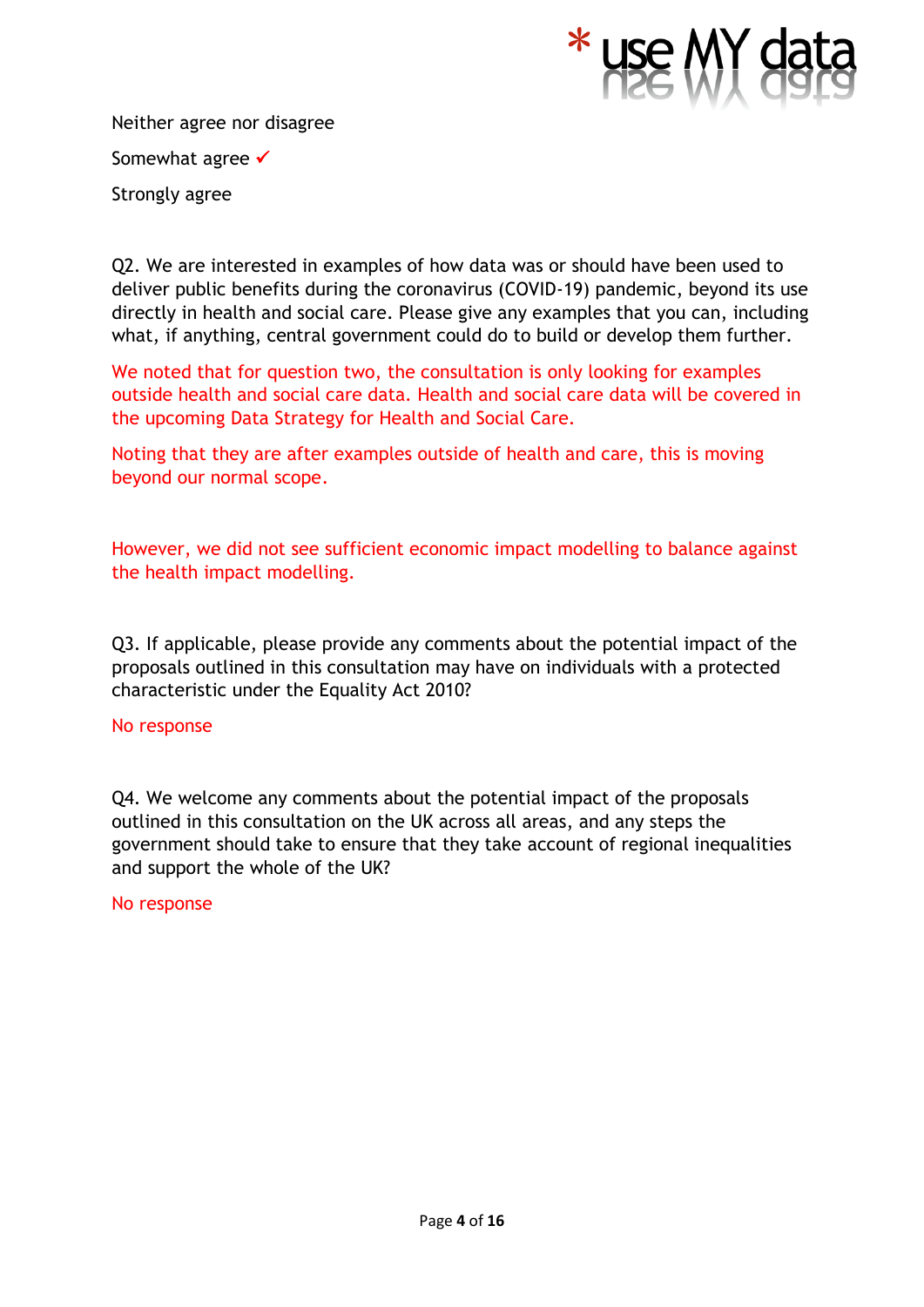

## **Mission one: Unlocking the value of data across the economy**

Data is an incredibly valuable resource for businesses and other organisations, helping them to deliver better services and operations for their users and beneficiaries. However, there is increasing evidence to suggest that the full value of data is not being realised because vital information is not getting to where it needs to be.

Our first mission is to create an environment where data is appropriately usable, accessible and available across the economy – fuelling growth in organisations large and small. We will create a clearer policy framework to identify where greater data access and availability across and with the economy can and should support growth and innovation, in what form, and what government's role should be, in the UK and globally.

Data availability: For data to have the most effective impact, it needs to be appropriately accessible, mobile and re-usable. That means encouraging better coordination, access to and sharing of data of appropriate quality between organisations in the public sector, private sector and third sector, and ensuring appropriate protections for the flow of data internationally.

Q5. Which sectors have the most to gain from better data availability? Please select all relevant options listed below, which are drawn from the Standardised Industry Classification (SIC) codes.

- Accommodation and Food Service Activities
- Administrative and Support Service Activities
- Agriculture, Forestry and Fishing
- Arts, Entertainment and Recreation
- Central/Local Government inc. Defence
- Charity or Non-Profit
- Construction
- Education
- Electricity, Gas, Steam and Air Conditioning Supply
- Financial and Insurance Activities
- Human Health and Social Work Activities
- Information and Communication
- Manufacturing
- Mining and Quarrying
- Transportation and Storage
- Water Supply; Sewerage, Waste Management and Remediation Activities
- Wholesale and Retail Trade; Repair of Motor Vehicles and Motorcycles
- Professional, Scientific and Technical Activities
- Real Estate Activities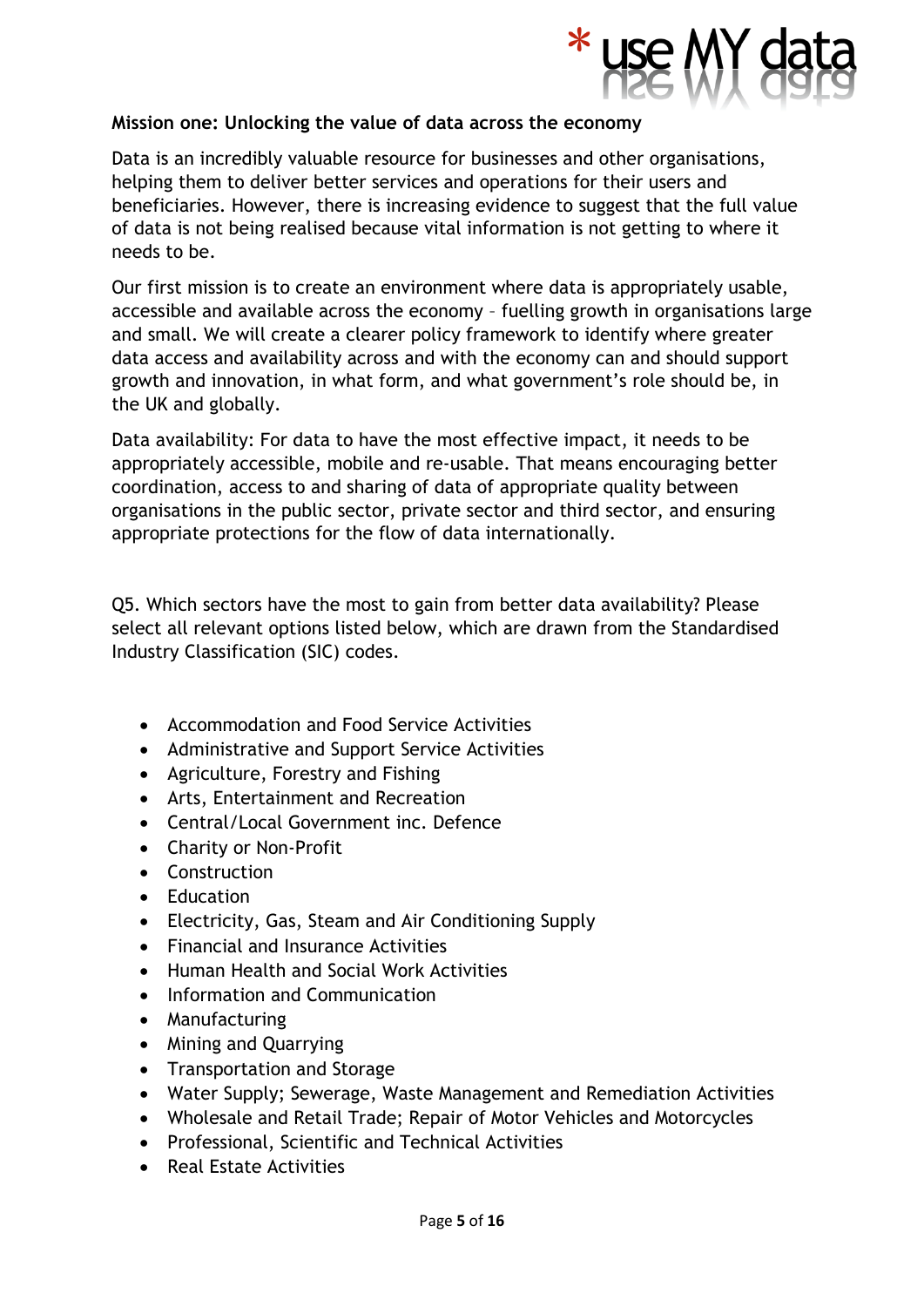

• Other

Q6. What role do you think central government should have in enabling better availability of data across the wider economy?

No response.

Q6a. How should this role vary across sectors and applications?

No response.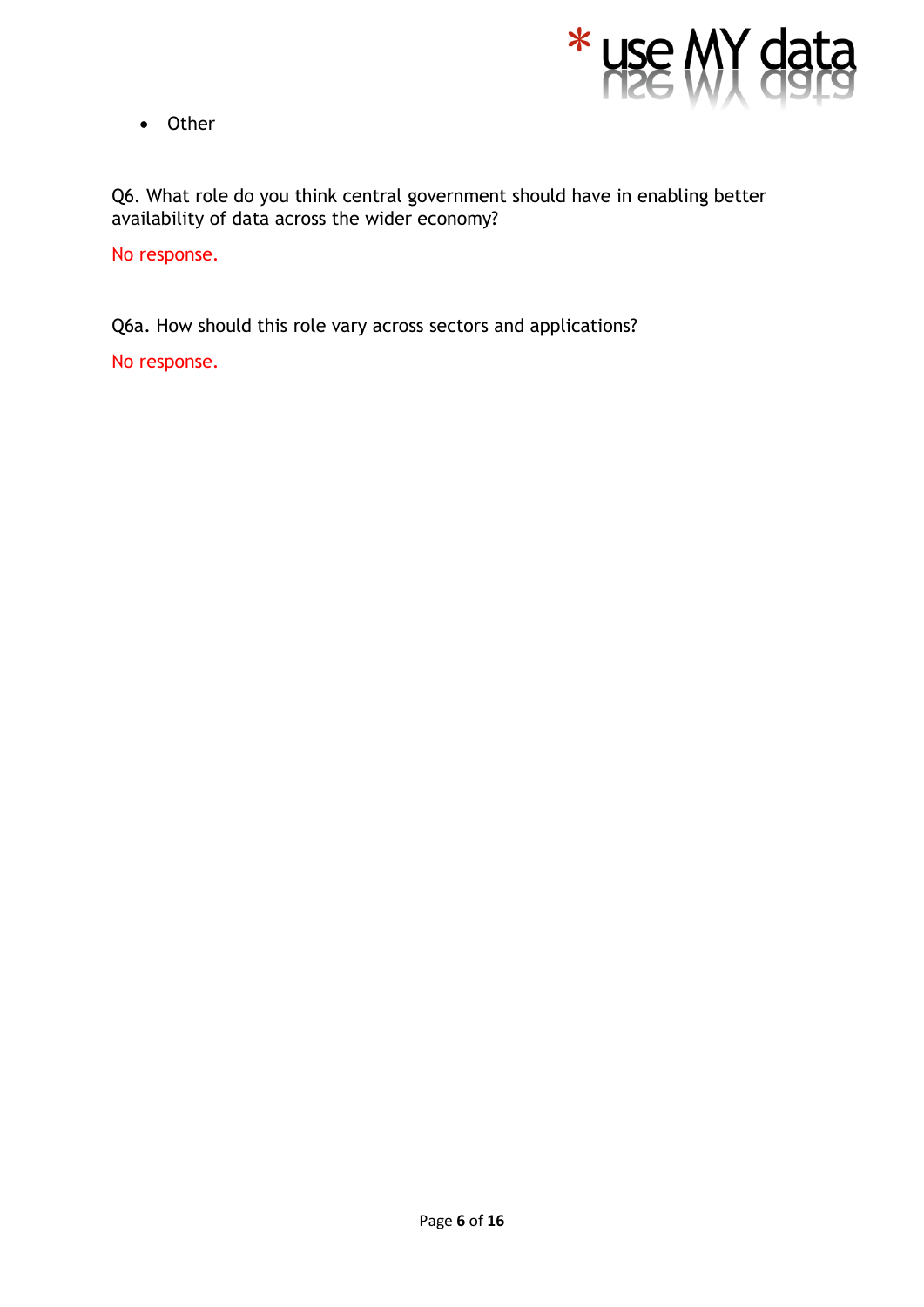

**Data foundations:** The true value of data can only be fully realised when it is fit for purpose, recorded in standardised formats on modern, future-proof systems and held in a condition that means it is findable, accessible, interoperable and reusable. By improving the quality of the data we are using, we can use it more effectively, and drive better insights and outcomes from its use.

Q7. To what extent do you agree with the following statement: The government has a role in supporting data foundations in the wider economy. Please explain your answer. If applicable, please indicate what you think the government's enhanced role should be.

The government has a key role in using data to promote innovation and competition. For example, the work on portability of bank accounts via enforced data sharing at the time of transfer has been critical.

A key role of government going forward is to ensure new, disruptive entrants to markets are not inhibited by "cosy data sharing clubs" of existing players.

In healthcare this should be used to facilitate enhanced data sharing between providers – it needs to be achieved both within the NHS and between the NHS and other providers.

Strongly disagree Somewhat disagree Neither agree nor disagree Somewhat agree Strongly agree <del>✓</del>

Q8. What could central government do beyond existing schemes to tackle the particular barriers that small and medium-sized enterprises (SMEs) face in using data effectively?

## Ensure steps are taken to reduce barriers when cosy data cartels are identified.

The Smart Data Review in 2019 consulted on ways to make evolving schemes more coordinated across banking, finance, telecoms and energy. The focus of Smart Data is citizens asking their providers to share information about them with third parties.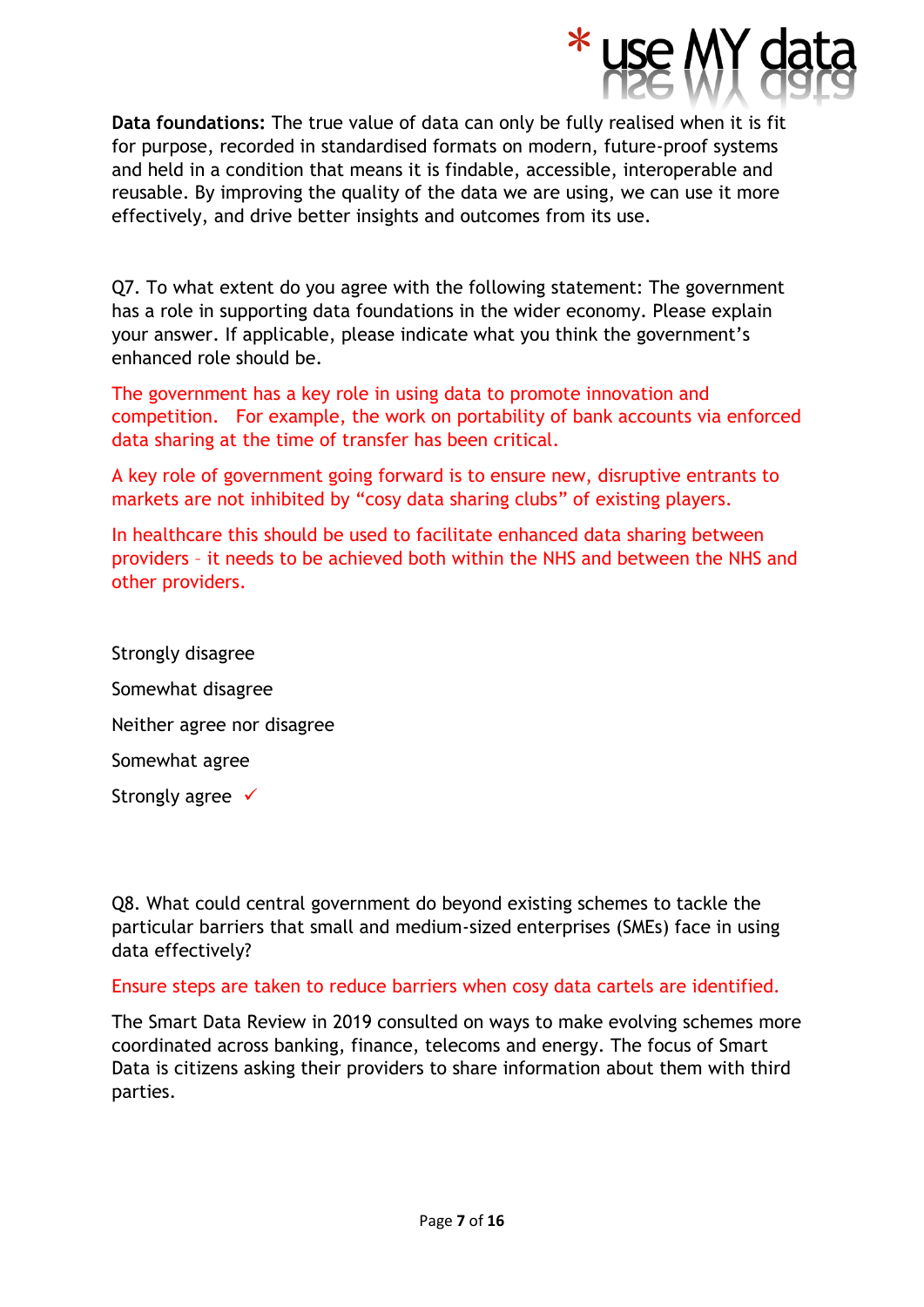

A good idea in principle but we must ensure that these permissions are not buried within reams of terms and conditions and so, in practice, just get nodded through by users.

Q9. Beyond existing Smart Data plans, what, if any, further work do you think should be done to ensure that consumers' data is put to work for them?

Where there are gatekeepers for release of data they must be identified, their roles and rules must be transparent, their decisions and rationales must be clear and it should be considered for which of them subjects must have the right to opt out of their control and thus allow their data to be more widely used for their (or society's benefit).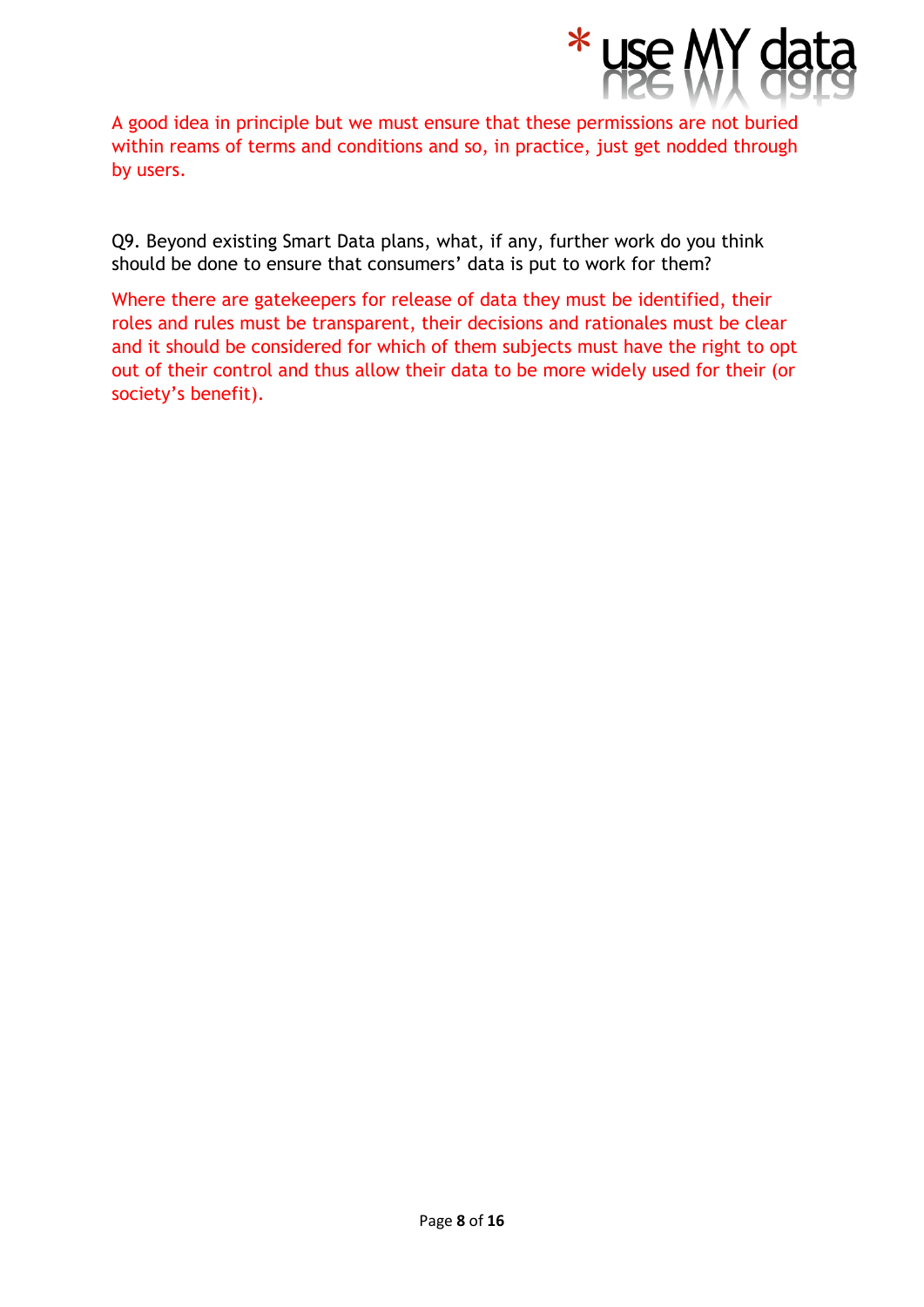

## **Mission two: Maintaining a pro-growth and trusted data regime**

Building on our status as a world leader in technological innovation and our robust data protection standards, we will maintain a data regime that supports the future objectives of the UK outside of the EU and promotes growth and innovation while maintaining public trust. This regime will not be overly burdensome for the average company, nor will it be unnecessarily complex or vague; it will help innovators and entrepreneurs use data legitimately to build and expand their businesses, without undue regulatory uncertainty or risk at both the domestic and international levels.

To encourage the widespread uptake of digital technologies, we will also work with regulators to provide advice and support to small- and medium-sized businesses to help them expand online, and develop sector specific guidance and co-regulatory tools to accelerate digitisation across the UK economy.

Q10. How can the UK's data protection framework remain fit for purpose in an increasingly digital and data driven age?

From a data perspective we may want to highlight the increasing need for international standards on data interoperability.

A key point for use my data would be the adoption of the principles of Transparency, which could be adopted across all areas of Government and across different countries.

One response commented "They say 'This regime will not be overly burdensome for the average company, nor will it be unnecessarily complex or vague; it will help innovators and entrepreneurs use data legitimately to build and expand their businesses, without undue regulatory uncertainty or risk at both the domestic and international levels.'"

The responder followed by saying "Seeing is believing! I do not have full confidence that civil servants view of what is not 'overly burdensome' will match the view of others". Whilst this was the wording from one individual, it is reflected in views of others too.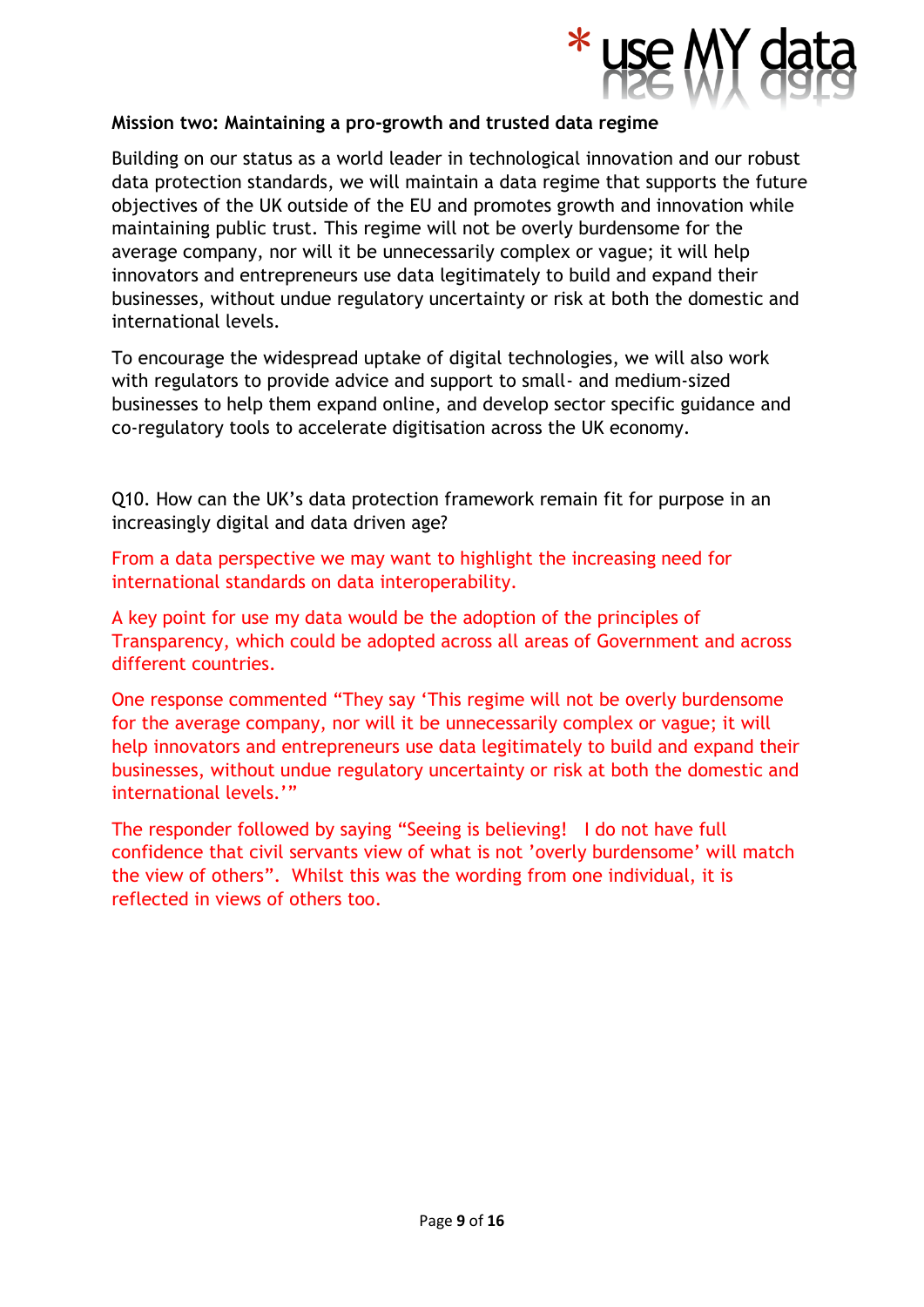

In section 7.1.2 we lay out the functions of the Centre for Data Ethics and Innovation (CDEI), set up in 2018 to advise the Government on the use of datadriven technologies and AI.

Q11. To what extent do you agree with the functions set out for the Centre for Data Ethics and Innovation (CDEI) - AI monitoring, partnership working and piloting and testing potential interventions in the tech landscape? Please explain your answer.

It is worth noting that we [submitted a response previously](http://www.usemydata.org/resources/Consultation%20on%20the%20new%20Centre%20for%20Data%20Ethics%20and%20Innovation%20-%20Response.pdf) on the role of the Centre for Data Ethics and Innovation.

Our key view is that so long as what it comes out with is not overly burdensome, time delaying or bureaucratic it is essential. But there is "a fear it will have all of those characteristics and thus stifle innovation in the UK and cause it to shift to more independence valuing countries which are better able to foster innovation."

Strongly disagree

Somewhat disagree

Neither agree nor disagree

Somewhat agree

Strongly agree

Q11a. How would a change to statutory status support the CDEI to deliver its remit?

No response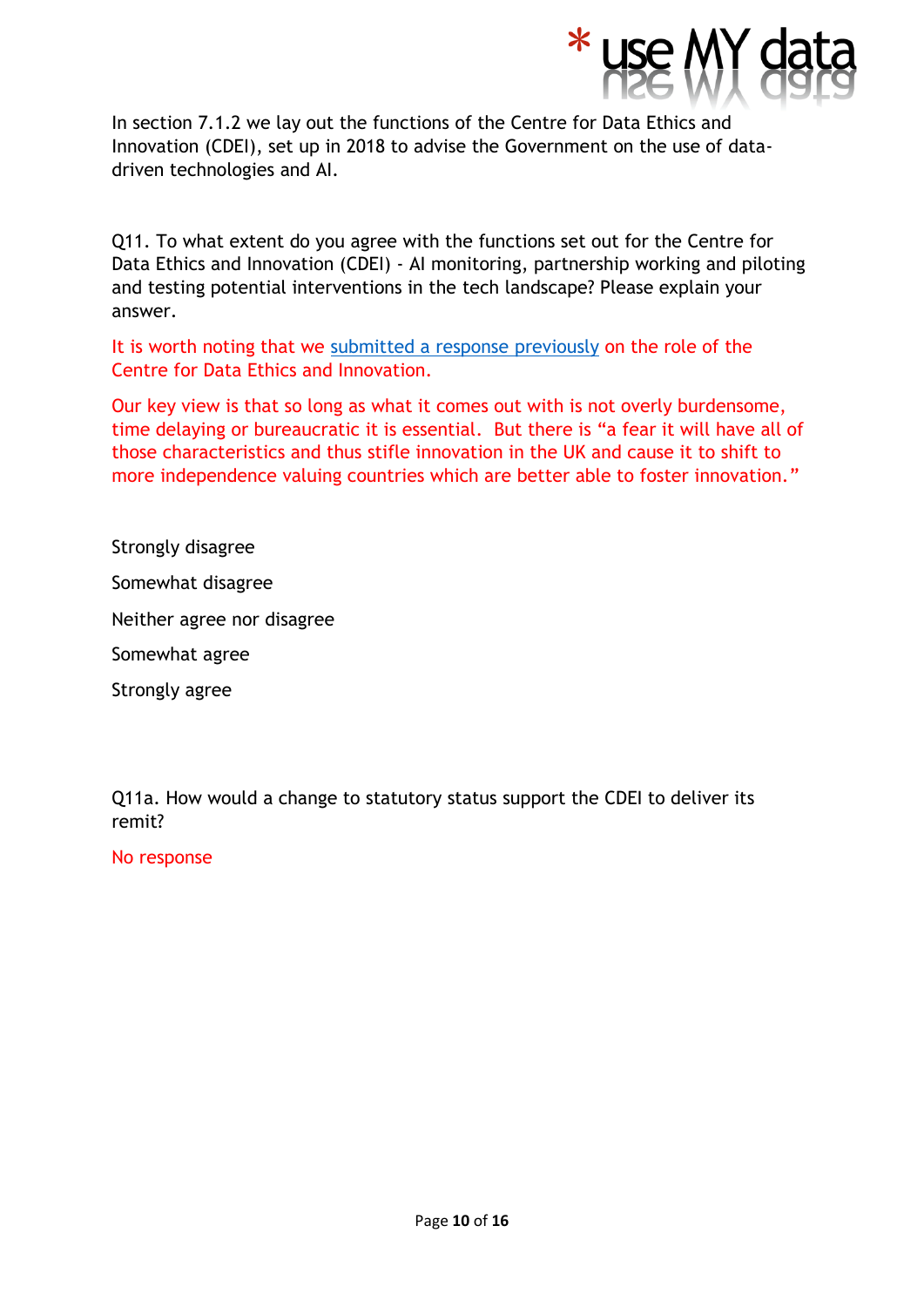

## **Mission three: Transforming government's use of data to drive efficiency and improve public services**

There is massive untapped potential in the way the government uses data. We will implement major and radical changes in the way that the government uses data to drive innovation and productivity across the UK. In doing so, we will improve the delivery of public services, as well as our ability to measure the impact of policies and programmes, and to ensure resources are used effectively.

To succeed, we need a whole-government approach led by a Government Chief Data Officer from the centre in strong partnership with organisations. We need to transform the way data is collected, managed, used and shared across government, including with the wider public sector, and create joined-up and interoperable data infrastructure. We need the right skills and leadership to understand and unlock the potential of data – and we need to do so in a way that both incentivises organisations to do the right thing, as well as build in the right controls to drive standardisation, consistency and appropriate data use.

The government is going to set an ambitious package of work in this space and wants to understand where we can have the biggest impact.

Q12. We have identified five broad areas of work as part of our mission for enabling better use of data across government:

- 1. Quality, availability and access
- 2. Standards and assurance
- 3. Capability, leadership and culture
- 4. Accountability and productivity
- 5. Ethics and public trust

We want to hear your views on any actions you think will have the biggest impact for transforming government's use of data.

Transparency should underpin everything and is essential if the trust and support of patients and the public is to be maintained and developed. Transparency means operating in such a way that it is easy for others to see what actions are performed. In a nutshell – **Say what you do, do what you say.**

We would highlight our principles of Transparency which have been developed by use MY data members:

- Accessible easy access to information
- Understandable the right language for the audience
- Relevant addresses audience concerns
- Useable in a form that meets the audience needs
- Assessable is checkable/provides sufficient detail
- Being as pro-active with 'bad news' as with 'good news'
- Being timely with communication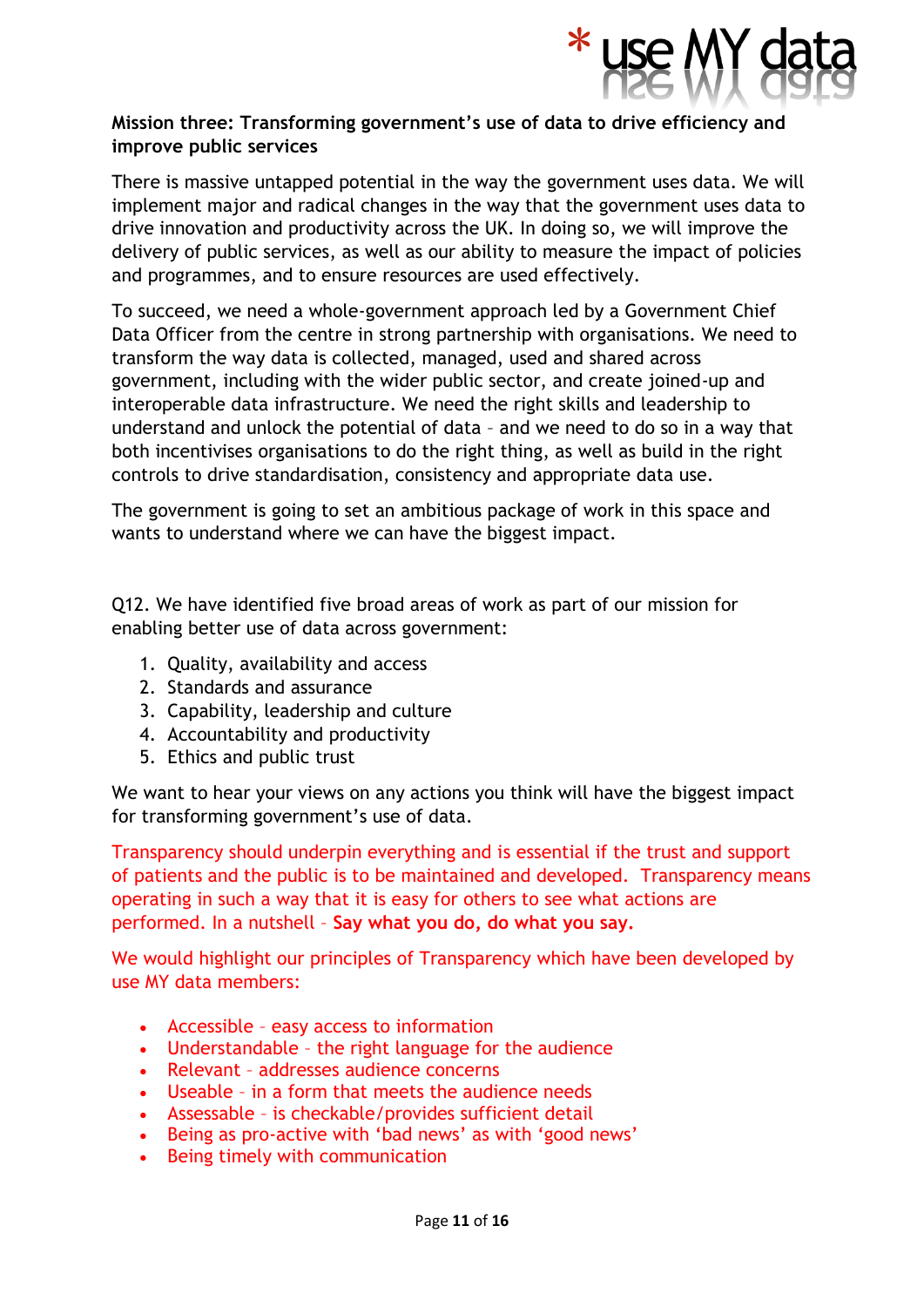

We would add that the mindset should be how can we use data to improve the UK and its people (whilst respecting the law and privacy) rather than how can we ensure that no data is released unless "a million hurdles" have been jumped.

Q13. The Data Standards Authority is working with a range of public sector and external organisations to create a pipeline of data standards and standard practices that should be adopted. We welcome your views on standards that should be prioritised, building on the standards which have already been recommended.

Our only comment would be to suggest that the emphasis on standards that "should be adopted" needs to change to "must be adopted".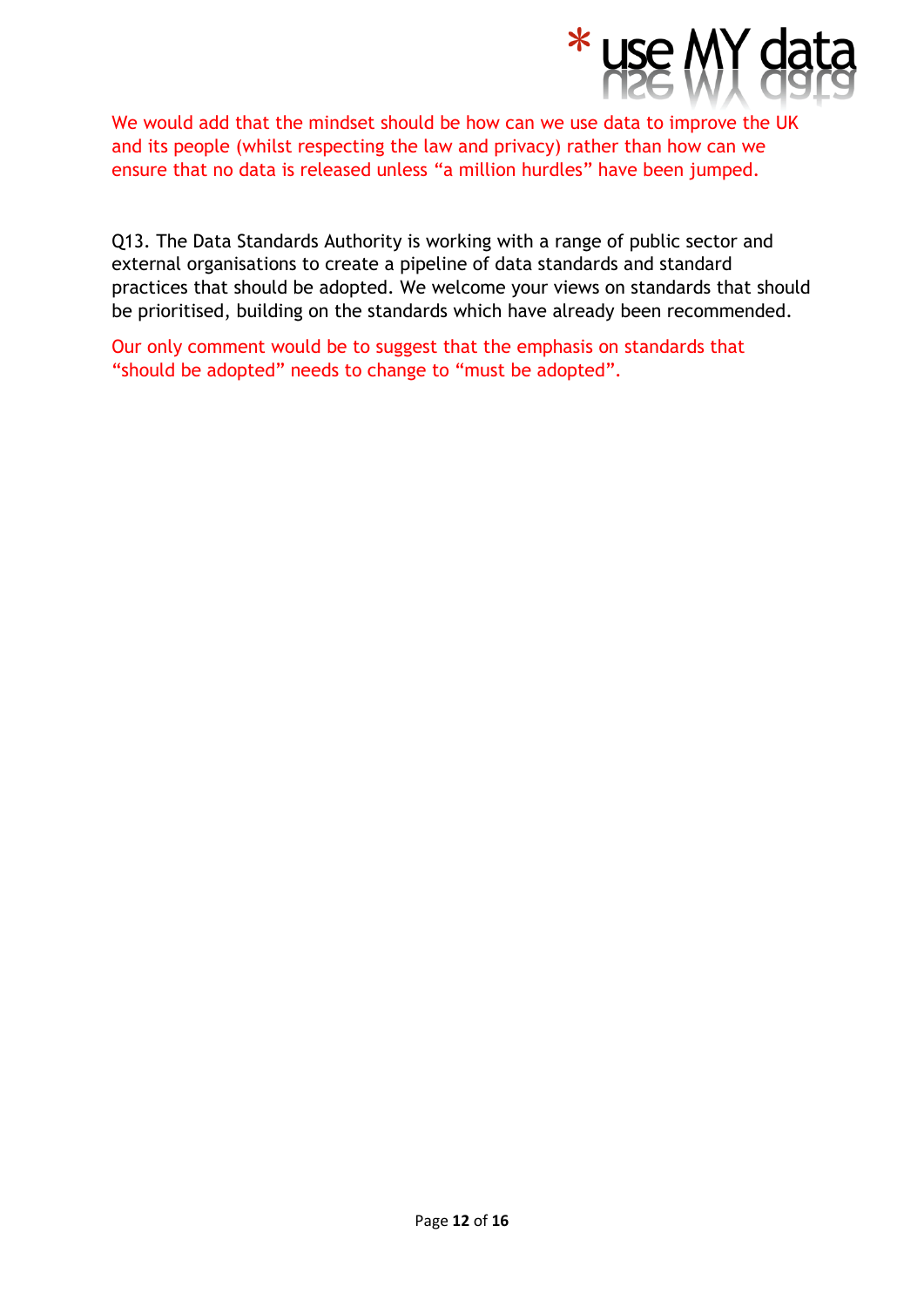

## **Mission four: Ensuring the security and resilience of the infrastructure on which data relies**

In the UK, the government already imposes safeguards and enforcement regimes to ensure that our data is handled responsibly. But we will also take a greater responsibility for ensuring that data is sufficiently protected when in transit, or when stored in external data centres.

The government will determine the scale and nature of risks and the appropriate response, accounting for emerging trends in the market landscape. We will also determine whether current arrangements for managing data security risks are sufficient to protect the UK from threats that counter our missions for data to be a force for good. And we will consider the sustainability of data use, exploring inefficiencies in stored and processed data, and other carbon-inefficient processes.

The infrastructure on which data relies is the virtual or physical data infrastructure, systems and services that store, process and transfer data. This includes data centres (that provide the physical space to store data), peering and transit infrastructure (that enable the exchange of data), and cloud computing that provides virtualised computing resources (for example servers, software, databases, data analytics) that are accessed remotely.

Q14. What responsibilities and requirements should be placed on virtual or physical data infrastructure service providers to provide data security, continuity and resilience of service supply?

One member made a significant comment here:

"Good question. This comes down to how we keep Huawei and similar out of controlling core elements of this infrastructure and thus give them the opportunity to exploit the data or gain power by withholding service. I think we need to do it. But how? A simple blacklist of suppliers will always be circumvented. It's about the innards of the technology being transparent (to coin a word) but how do you balance with upholding IP? A key area for further analysis in the next iteration of the strategy."

Q14a. How do clients assess the robustness of security protocols when choosing data infrastructure services? How do they ensure that providers are keeping up with those protocols during their contract?

How do we ensure that providers are doing just what they say? Critical questions

Q15. Demand for external data storage and processing services is growing. In order to maintain high standards of security and resilience for the infrastructure on which data use relies, what should be the respective roles of government, data service providers, their supply chain and their clients?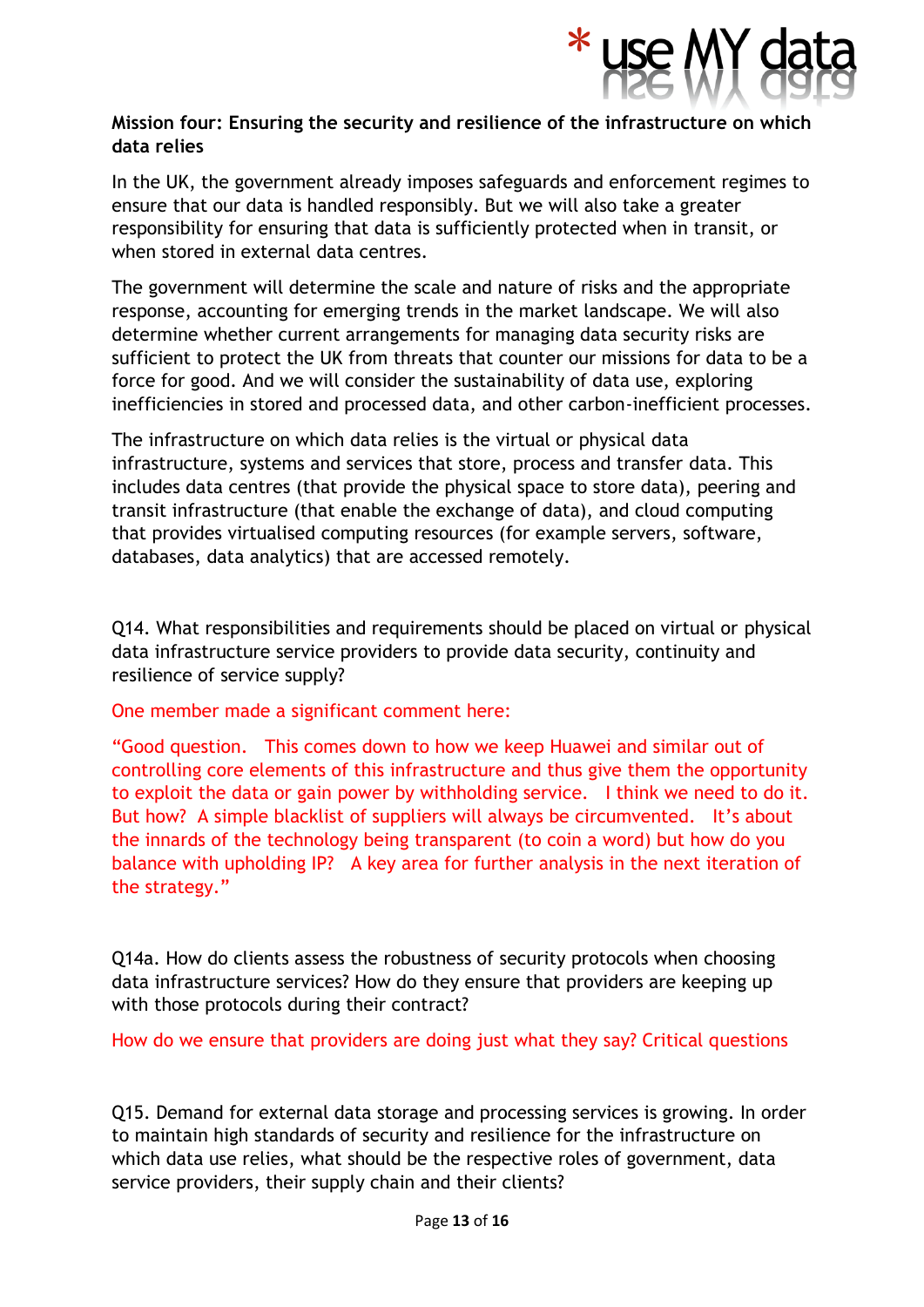

#### No response

Q16. What are the most important risk factors in managing the security and resilience of the infrastructure on which data use relies? For example, the physical security of sites, the geographic location where data is stored, the diversity and actors in the market and supply chains, or other factors.

#### No response

Q17. Do you agree that the government should play a greater role in ensuring that data does not negatively contribute to carbon usage? Please explain your answer. If applicable, please indicate how the government can effectively ensure that data does not negatively contribute to carbon usage.

#### No response

Strongly disagree Somewhat disagree Neither agree nor disagree Somewhat agree Strongly agree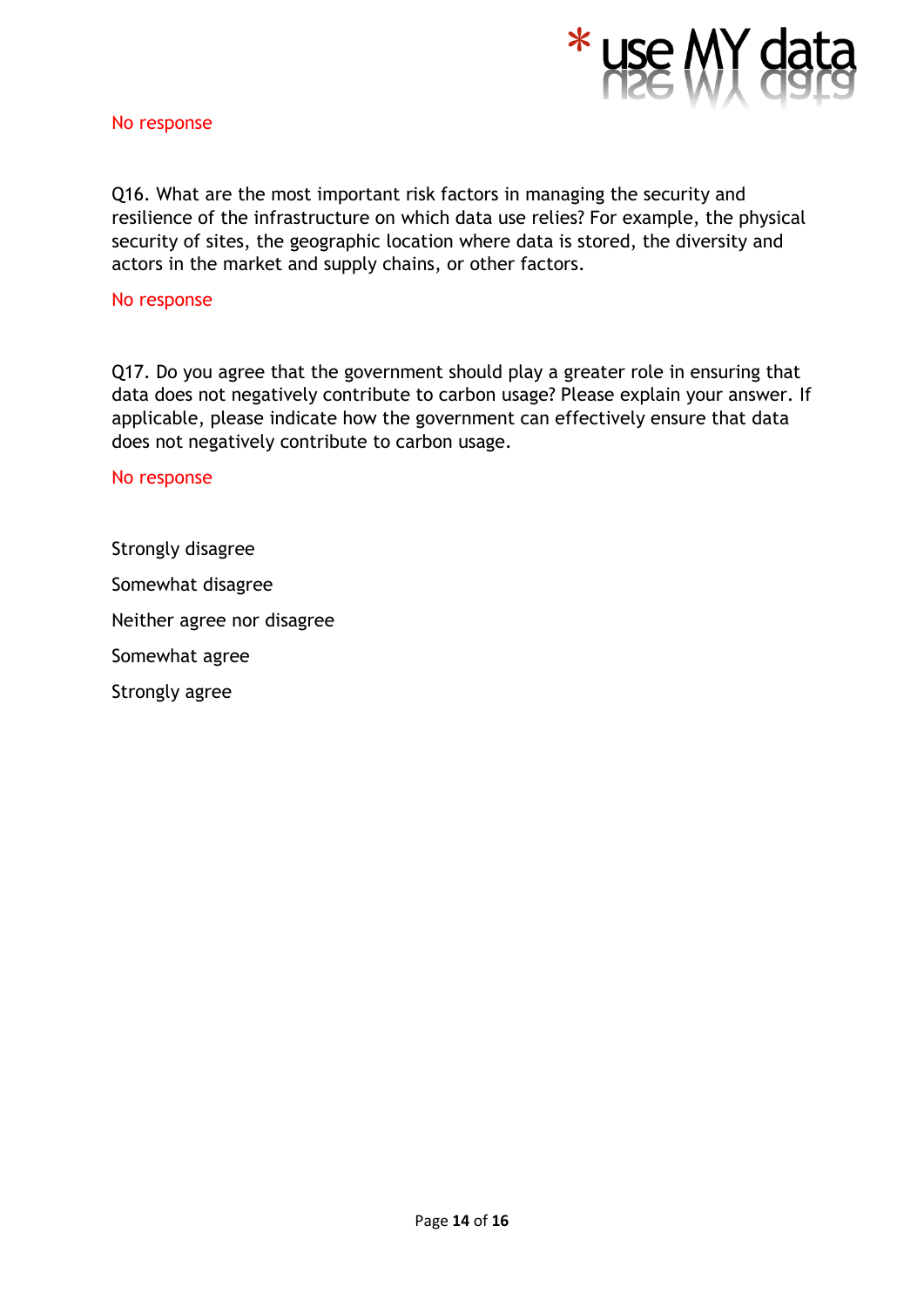

## **Mission five: Championing the international flow of data**

In our hyper-connected world, the ability to exchange data securely across borders is essential.

As the UK leaves the EU, we have the opportunity to develop a new UK capability that delivers new and innovative mechanisms for international data transfers.

Using our reputation as a world leader in digital, a champion of free trade and the rules-based international system, and an engaged, rule-abiding member of the global community, we will build trust in data's use, creating the regimes, approaches and tools to ensure personal data is appropriately safeguarded as it moves across borders. We will also facilitate cross-border data flows by removing unnecessary barriers to international data transfers that promote growth and innovation. And we will seek to promote data standards, data interoperability, and UK values internationally.

Q18. How can the UK improve on current international transfer mechanisms, while ensuring that the personal data of UK citizens is appropriately safeguarded?

#### No response

We will seek EU 'data adequacy' to maintain the free flow of personal data from the EEA and we will pursue UK 'data adequacy' with global partners to promote the free flow of data to and from the UK and ensure it will be properly protected.

Q19. What are your views on future UK data adequacy arrangements (e.g. which countries are priorities) and how can the UK work with stakeholders to ensure the best possible outcome for the UK?

#### No response